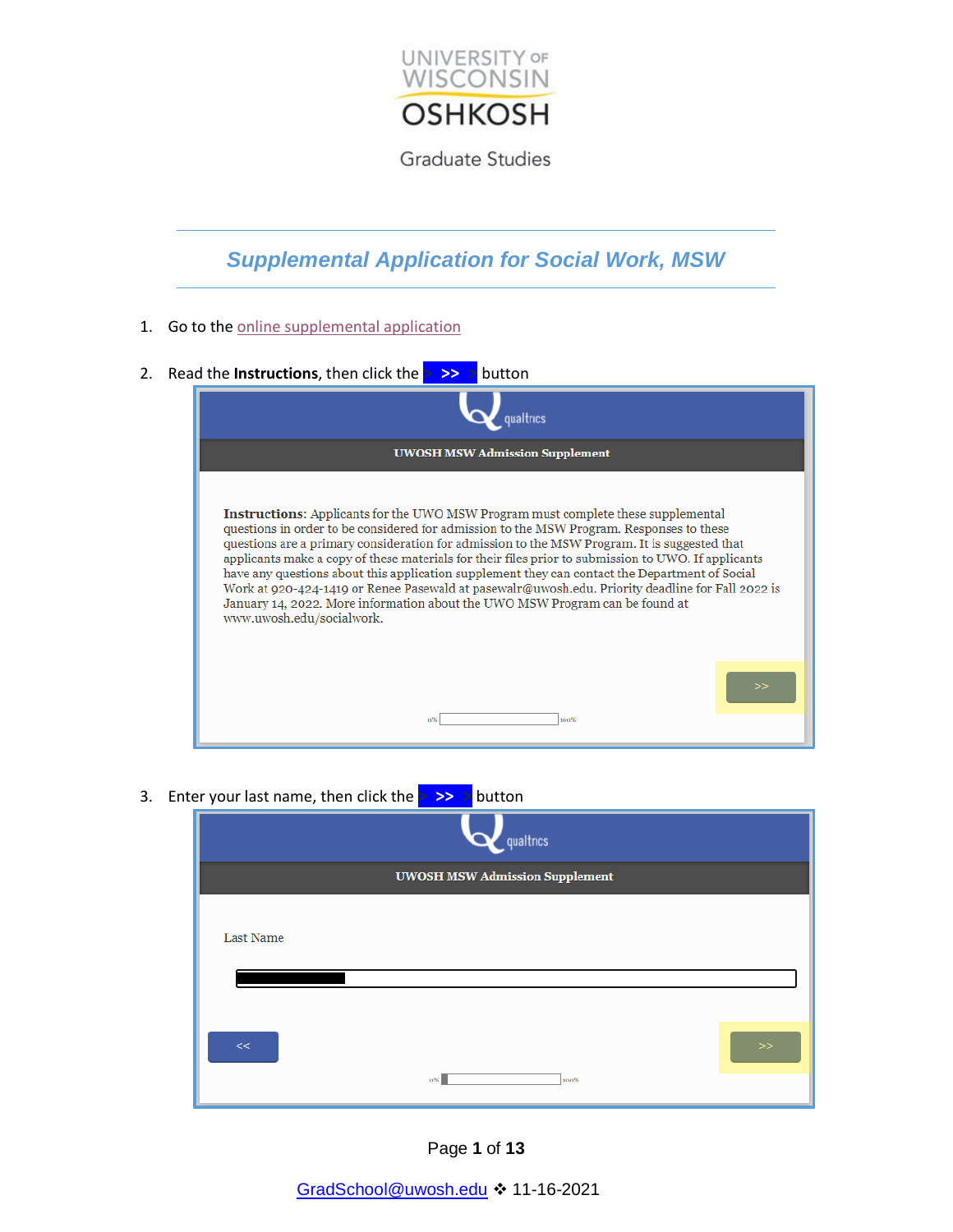

4. Enter your last name, then click the **> >> >** button



5. Enter your first name, then click the **> >> >** button

|                   | qualtrics                             |        |
|-------------------|---------------------------------------|--------|
|                   | <b>UWOSH MSW Admission Supplement</b> |        |
| <b>First Name</b> |                                       |        |
| $<<$              | 0%<br>100%                            | $>\!>$ |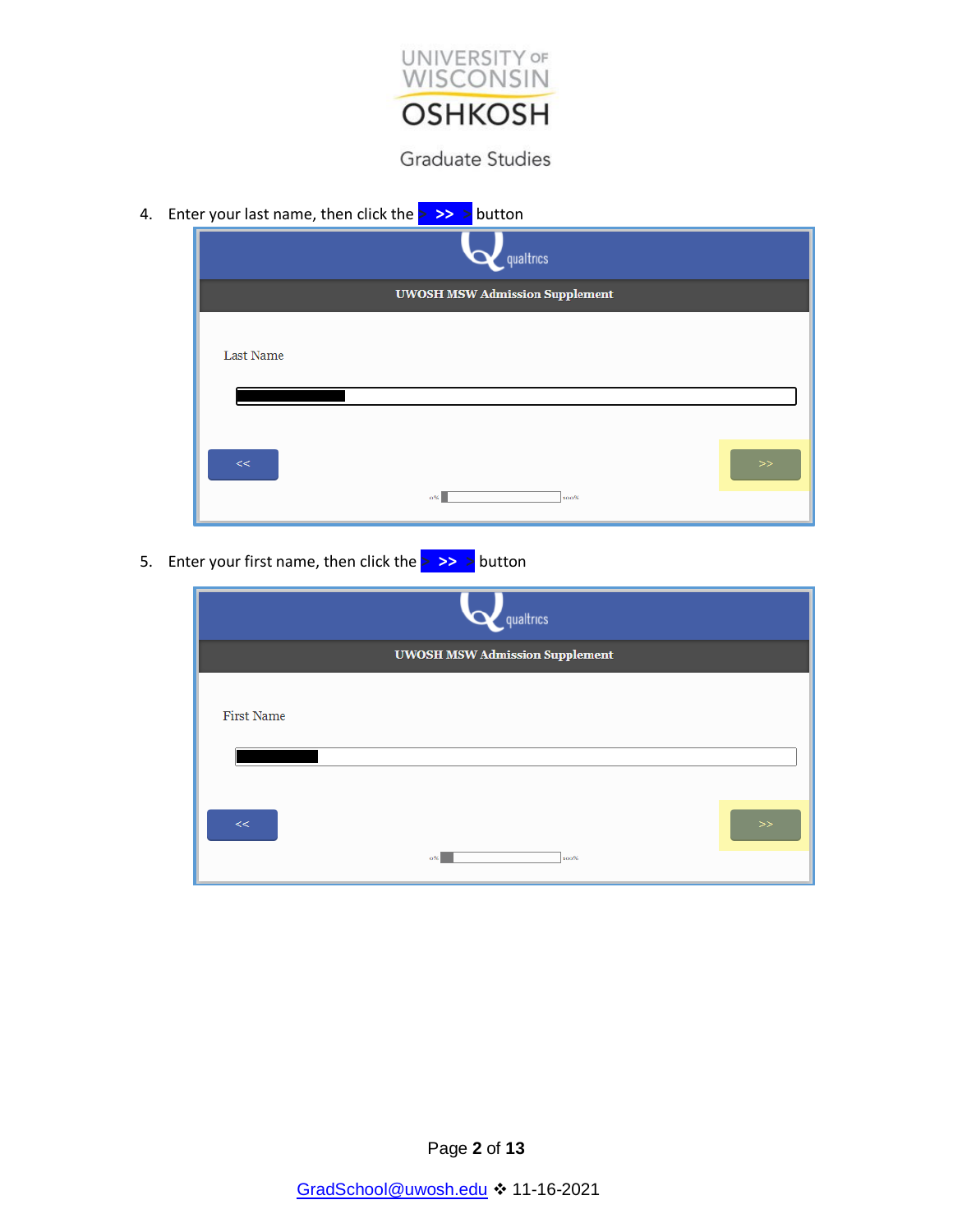

6. Click on your program, then click the **> >> >** button



7. Click Yes or No, then click the **> >> >** button

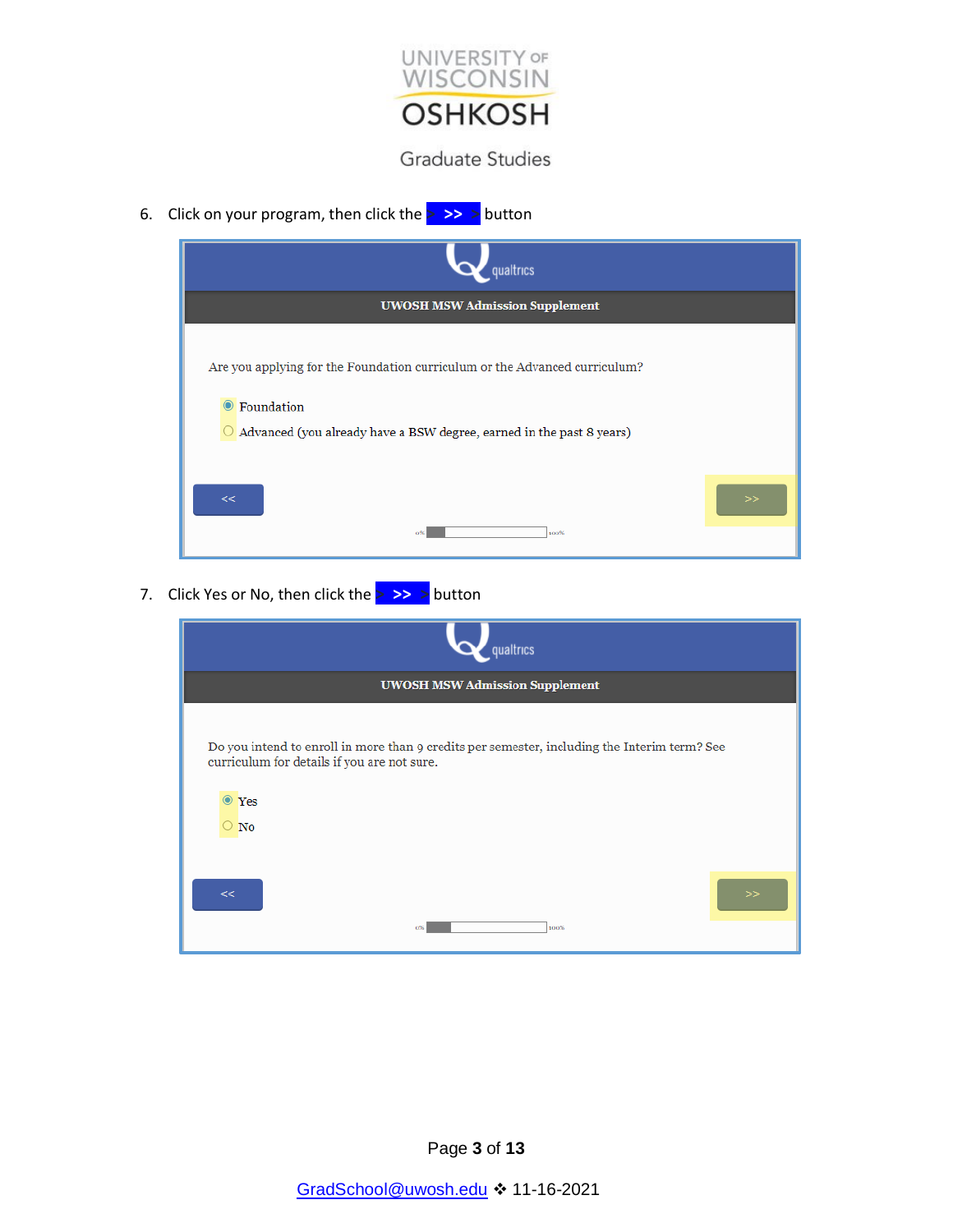

8. Click on your program, then click the **> >> >** button

| qualtrics                                                                                                                                                                                                                                                                                               |   |
|---------------------------------------------------------------------------------------------------------------------------------------------------------------------------------------------------------------------------------------------------------------------------------------------------------|---|
| <b>UWOSH MSW Admission Supplement</b>                                                                                                                                                                                                                                                                   |   |
| Please select your concentration preference. This is the area of practice where your elective and<br>Advanced practice courses, and Advanced Field internship will be focused. See program description<br>for more information.<br>● Mental Health Care Practice<br>$\bigcirc$ Advanced Direct Practice |   |
| <<                                                                                                                                                                                                                                                                                                      | > |
| 100%<br>o%                                                                                                                                                                                                                                                                                              |   |

9. Click on your program, then click the **> >> >** button

| qualtrics                                                                                                         |  |
|-------------------------------------------------------------------------------------------------------------------|--|
| <b>UWOSH MSW Admission Supplement</b>                                                                             |  |
| Please define your undergraduate degree (i.e., Bachelor of Social Work, Bachelor of Arts in<br>Psychology, etc.). |  |
|                                                                                                                   |  |
| <<<br>$\gg$<br>100%<br>0%                                                                                         |  |

Page **4** of **13**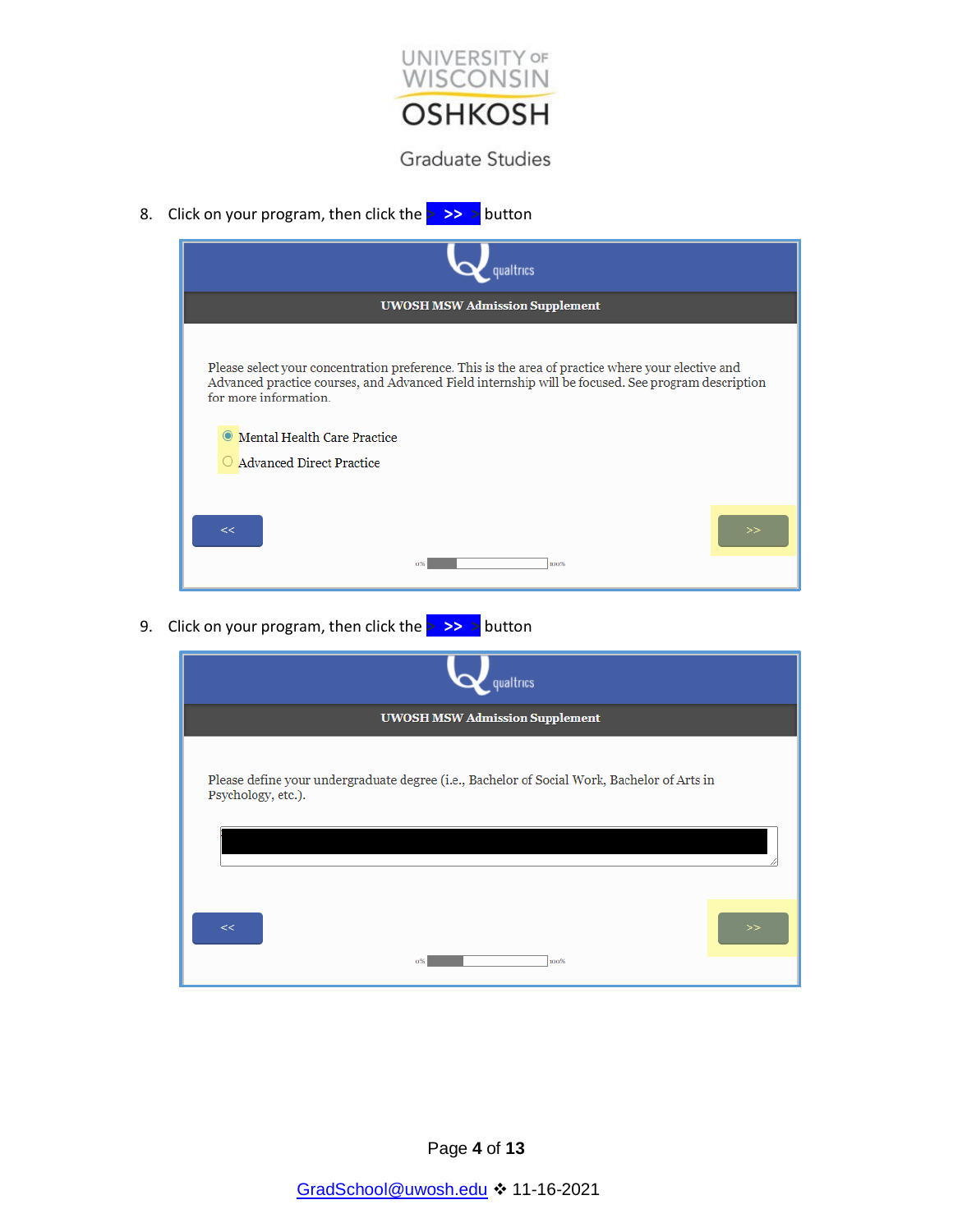

| 10. Type an email address we can reach you (including summer), then click the $>$ >> > button |  |
|-----------------------------------------------------------------------------------------------|--|
| qualtrics                                                                                     |  |
| <b>UWOSH MSW Admission Supplement</b>                                                         |  |
| Please give your preferred email address.                                                     |  |
| <<<br>$\gg$                                                                                   |  |
| 100%<br>0%                                                                                    |  |

11. Enter your professional career goals, then click the **> >> >** button

| qualtrics                                                                                                                                           |
|-----------------------------------------------------------------------------------------------------------------------------------------------------|
| <b>UWOSH MSW Admission Supplement</b>                                                                                                               |
| Professional Career Goals: Describe your professional/career goals for the next 5-10 years. How<br>will an MSW degree help you achieve these goals? |
|                                                                                                                                                     |
| <<<br>><br>100%<br>0%                                                                                                                               |

Page **5** of **13**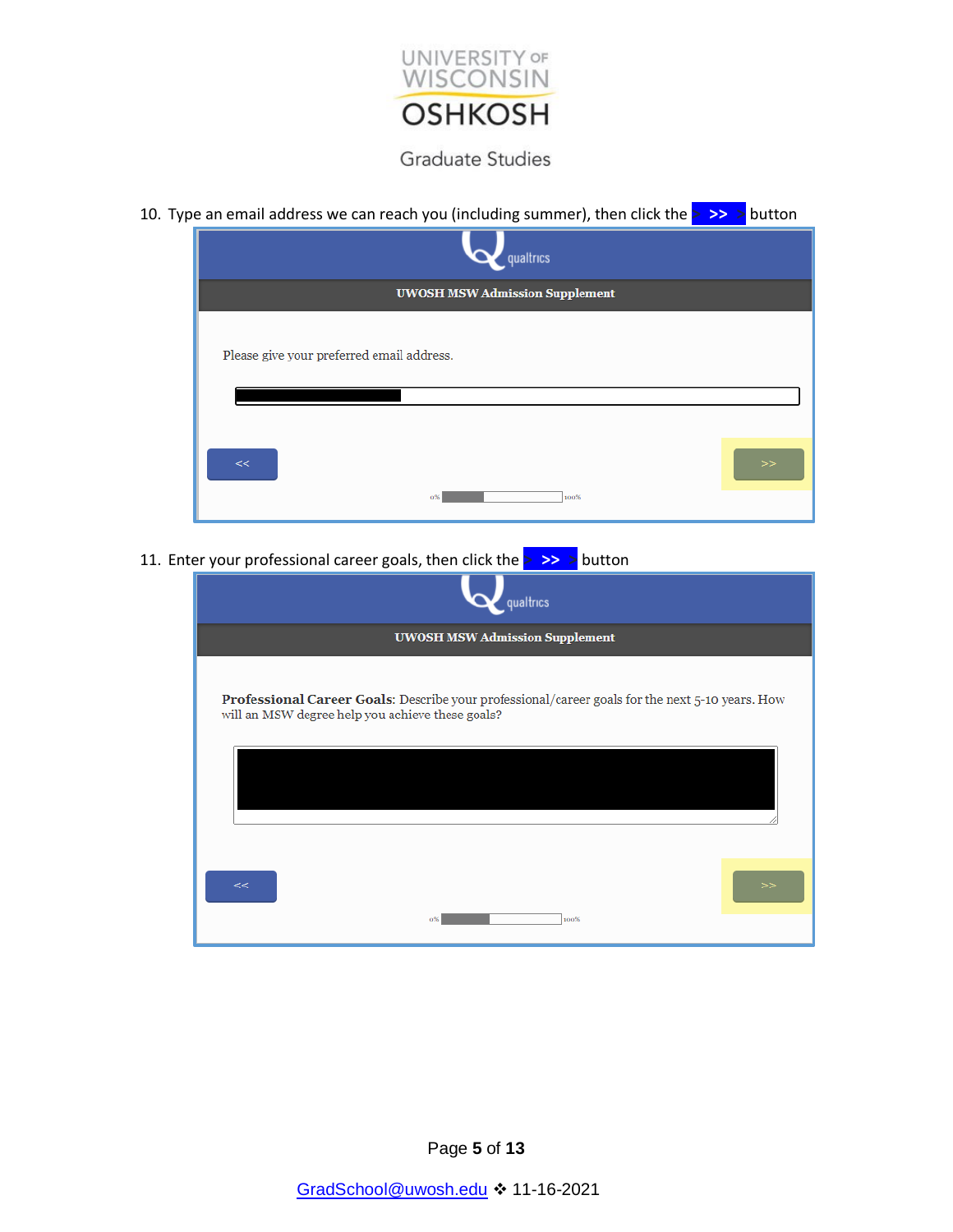

12. Answer the essay question, then click the **> >> >** button

| qualtrics                                                                                                                                                                                                                                                                                                                                                                                                                                                                                                                                                                                                        |
|------------------------------------------------------------------------------------------------------------------------------------------------------------------------------------------------------------------------------------------------------------------------------------------------------------------------------------------------------------------------------------------------------------------------------------------------------------------------------------------------------------------------------------------------------------------------------------------------------------------|
| <b>UWOSH MSW Admission Supplement</b>                                                                                                                                                                                                                                                                                                                                                                                                                                                                                                                                                                            |
| Social Work Values: The Social Work profession is grounded in a set of core values that guide<br>Social Work's purpose and perspective (NASW Code of Ethics, 2008r). These core values are:<br>service, social justice, dignity and worth of the person, importance of human<br>relationships, integrity, and competence. Please choose two of these core values and write<br>about how you apply them in your professional life. Please provide at least two specific examples<br>for each core value you write about. More information about the NASW Code of Ethics can be found<br>at www.socialworkers.org. |
| <<<br>100%                                                                                                                                                                                                                                                                                                                                                                                                                                                                                                                                                                                                       |

13. Answer the essay question, then click the **> >> >** button

| qualtrics                                                                                                                                                                |   |
|--------------------------------------------------------------------------------------------------------------------------------------------------------------------------|---|
| <b>UWOSH MSW Admission Supplement</b>                                                                                                                                    |   |
| Skills and Abilities: Briefly describe your specific skills, abilities, experiences and strengths that<br>compliment your goal of becoming a professional social worker. |   |
|                                                                                                                                                                          |   |
| <<<br>100%<br>0%                                                                                                                                                         | > |

Page **6** of **13**

[GradSchool@uwosh.edu](mailto:GradSchool@uwosh.edu) 11-16-2021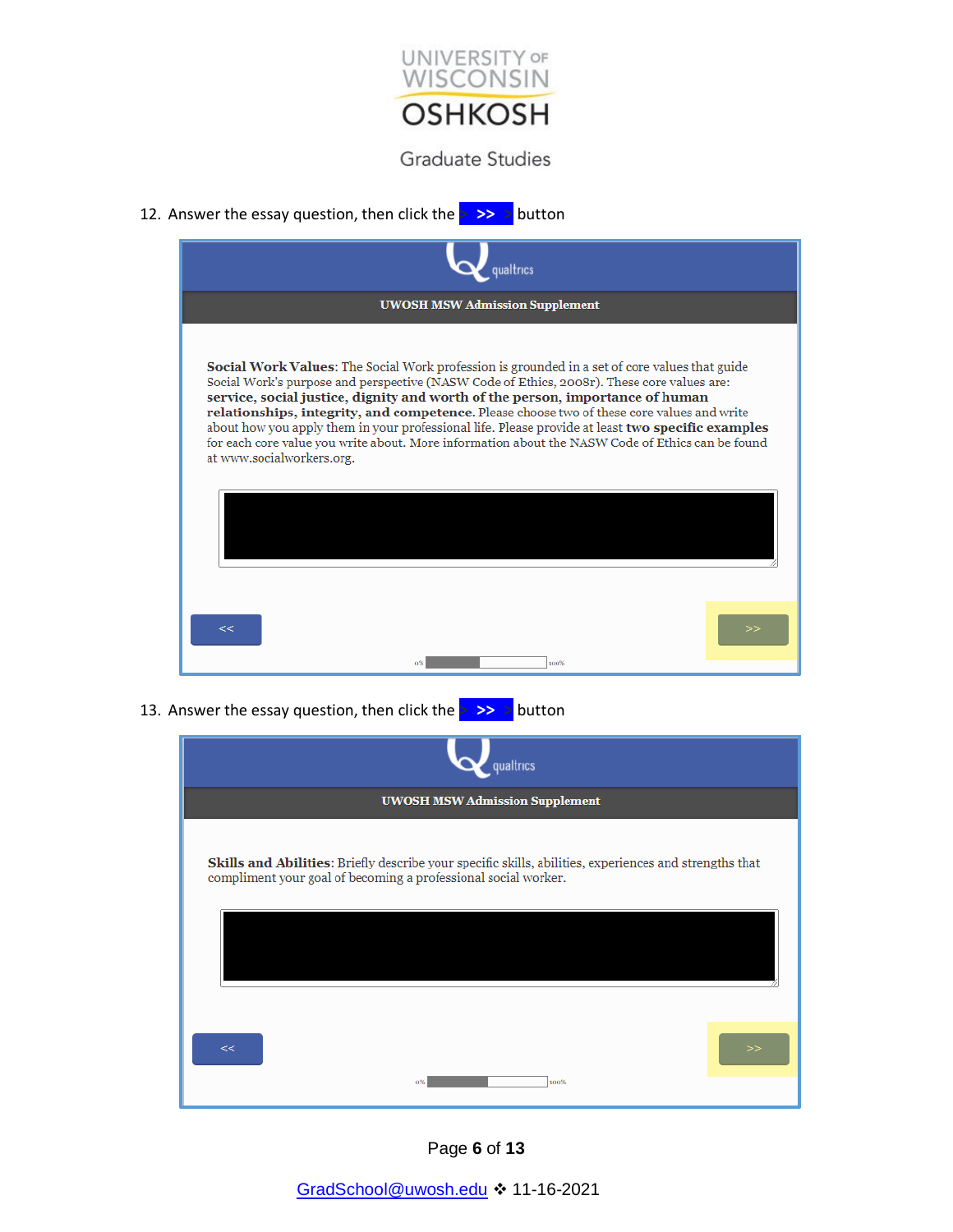

14. Answer the essay question, then click the **> >> >** button



Page **7** of **13**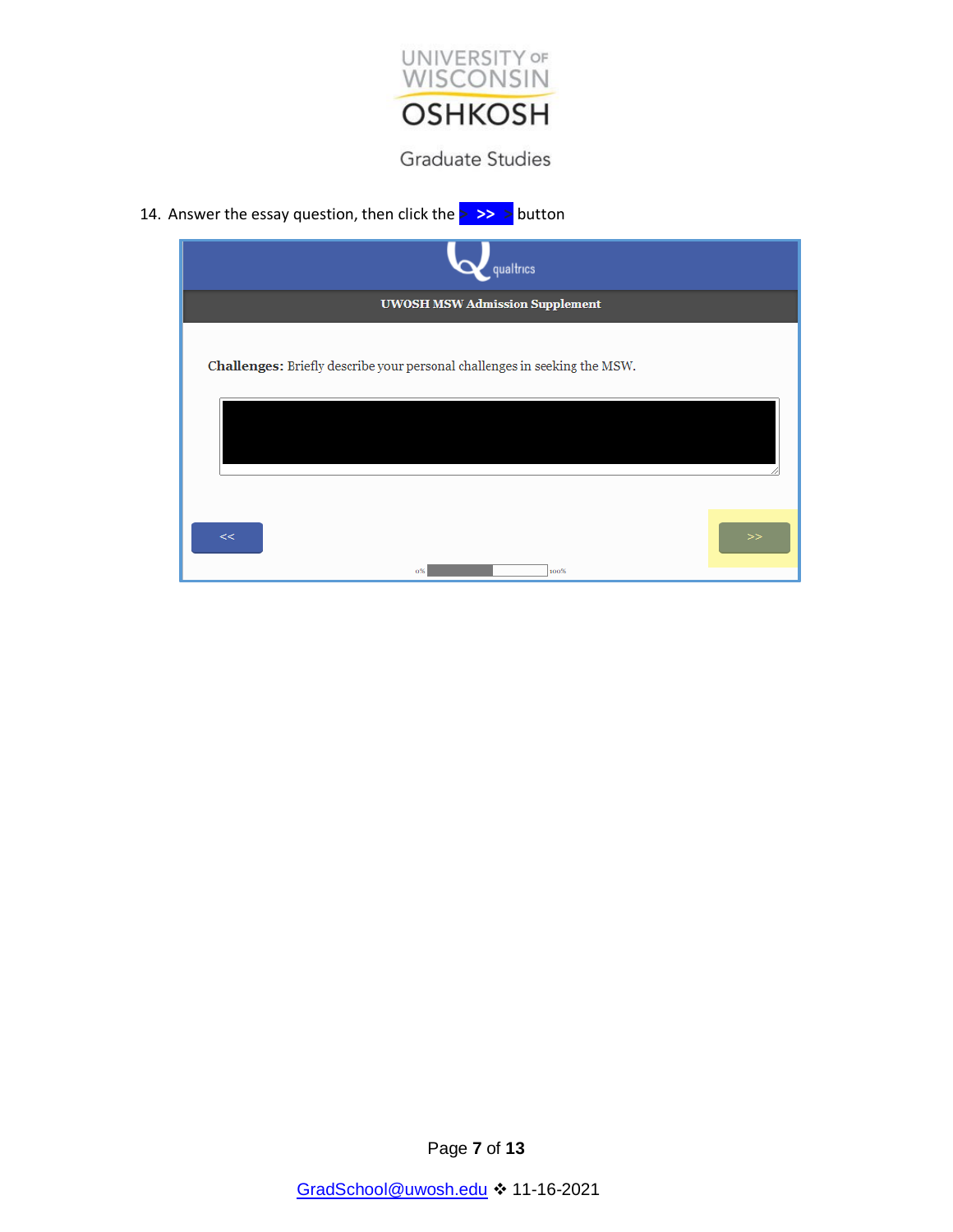

|                                                                                  |                                                                                 | qualtrics                             |                        |                                                                                                                                                                                                                                                                                                                             |            |
|----------------------------------------------------------------------------------|---------------------------------------------------------------------------------|---------------------------------------|------------------------|-----------------------------------------------------------------------------------------------------------------------------------------------------------------------------------------------------------------------------------------------------------------------------------------------------------------------------|------------|
|                                                                                  |                                                                                 | <b>UWOSH MSW Admission Supplement</b> |                        |                                                                                                                                                                                                                                                                                                                             |            |
|                                                                                  | process. You can write N/A when appropriate, or put "0" in the the Hours boxes. |                                       |                        | Work Experience: Describe your relevant paid social service work experience. Do not include voluntee<br>related to social services, e.g. retail sales, food service, manufacturing, manual labor. Please fill in all of th<br>please report total hours and average weekly hours numerically. Explanations, dates, hour ran |            |
|                                                                                  |                                                                                 | Position                              |                        | Hours (use numeric ch                                                                                                                                                                                                                                                                                                       | syr        |
|                                                                                  | Agency &<br>Position title                                                      | Job duties                            | Dates of<br>employment | <b>Total hours</b><br>worked as of<br>today's date (1<br>year FT=2000)                                                                                                                                                                                                                                                      | Av<br>hour |
| What was<br>your most<br>recent paid<br>social<br>service<br>work<br>experience? |                                                                                 |                                       |                        |                                                                                                                                                                                                                                                                                                                             |            |
| Describe<br>previous<br>paid social<br>service<br>work<br>experience.            |                                                                                 |                                       |                        |                                                                                                                                                                                                                                                                                                                             |            |
| Describe<br>older paid<br>social<br>service<br>work<br>experience.               |                                                                                 |                                       |                        |                                                                                                                                                                                                                                                                                                                             |            |
|                                                                                  |                                                                                 |                                       |                        |                                                                                                                                                                                                                                                                                                                             |            |
| <<                                                                               |                                                                                 |                                       |                        |                                                                                                                                                                                                                                                                                                                             |            |

The text above the table, and an example of what a finished row in the table looks like, are on the next page.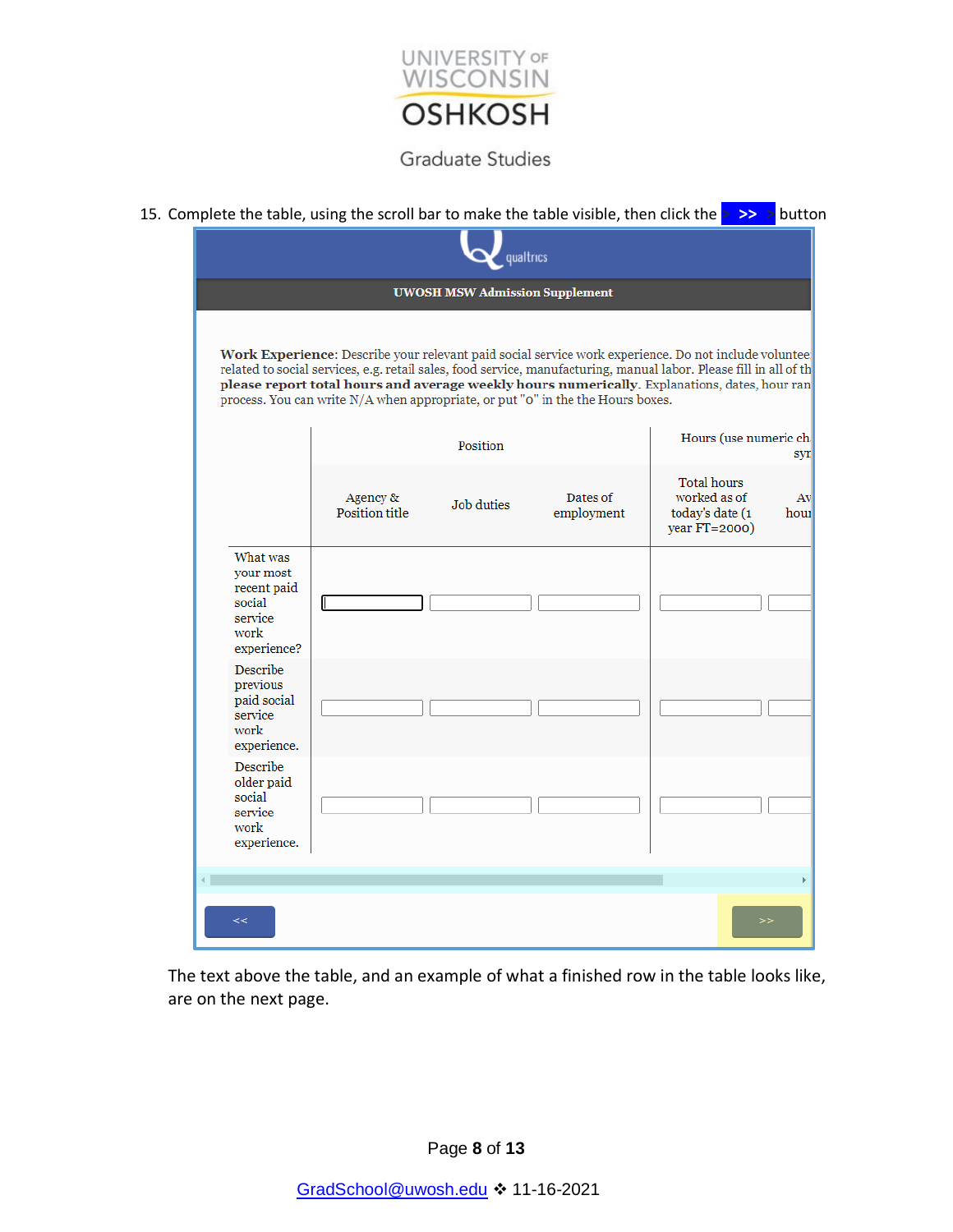

**Work Experience**: Describe your relevant paid social service work experience. Do not include volunteer work or work that is not related to social services, e.g. retail sales, food service, manufacturing, manual labor. Please fill in all of the boxes. **For each position, please report total hours and average weekly hours numerically.** Explanations, dates, hour ranges, etc., slow the assessment process. You can write N/A when appropriate, or put "0" in the Hours boxes.

|                                                                                  | Position                                                           |                                              |                        | Hours                                        |                       |  |
|----------------------------------------------------------------------------------|--------------------------------------------------------------------|----------------------------------------------|------------------------|----------------------------------------------|-----------------------|--|
|                                                                                  | Agency &<br><b>Position title</b>                                  | <b>Job</b> duties                            | Dates of<br>employment | Total hours<br>worked (1 year<br>$FT = 2000$ | Average<br>hours/week |  |
| What was<br>vour most<br>recent paid<br>social<br>service<br>work<br>experience? | Rawhide Youth<br>Services,<br><b>Resident Youth</b><br>Care Worker | Administrative<br>and crisis<br>deescalation | 06/10/2019-<br>Present | 1025                                         | 41                    |  |

16. Complete the table, using the scroll bar to make the table visible, then click the **> >> >** button

| qualtrics                                                                        |                              |                                       |                  |                                                                                                                                                                                                                                                                                                                             |  |
|----------------------------------------------------------------------------------|------------------------------|---------------------------------------|------------------|-----------------------------------------------------------------------------------------------------------------------------------------------------------------------------------------------------------------------------------------------------------------------------------------------------------------------------|--|
|                                                                                  |                              | <b>UWOSH MSW Admission Supplement</b> |                  |                                                                                                                                                                                                                                                                                                                             |  |
| or put "o" in the Hours boxes.                                                   |                              |                                       |                  | Volunteer Experience: Describe your relevant social service volunteer experience. This may include fu<br>activities, and political activism. For each experience, please report total hours and average mo<br>Explanations, dates, hour ranges, etc., slow the assessment process. Please fill in all of the boxes. You can |  |
|                                                                                  |                              | Position                              |                  | Hours (use numeric ch<br>syr                                                                                                                                                                                                                                                                                                |  |
|                                                                                  | Agency & Job<br><b>Title</b> | Job duties                            | Dates of service | <b>Total Hours</b><br>Av<br>worked<br>hours                                                                                                                                                                                                                                                                                 |  |
| What was<br>your most<br>recent<br>social<br>service<br>volunteer<br>experience? |                              |                                       |                  |                                                                                                                                                                                                                                                                                                                             |  |

Page **9** of **13**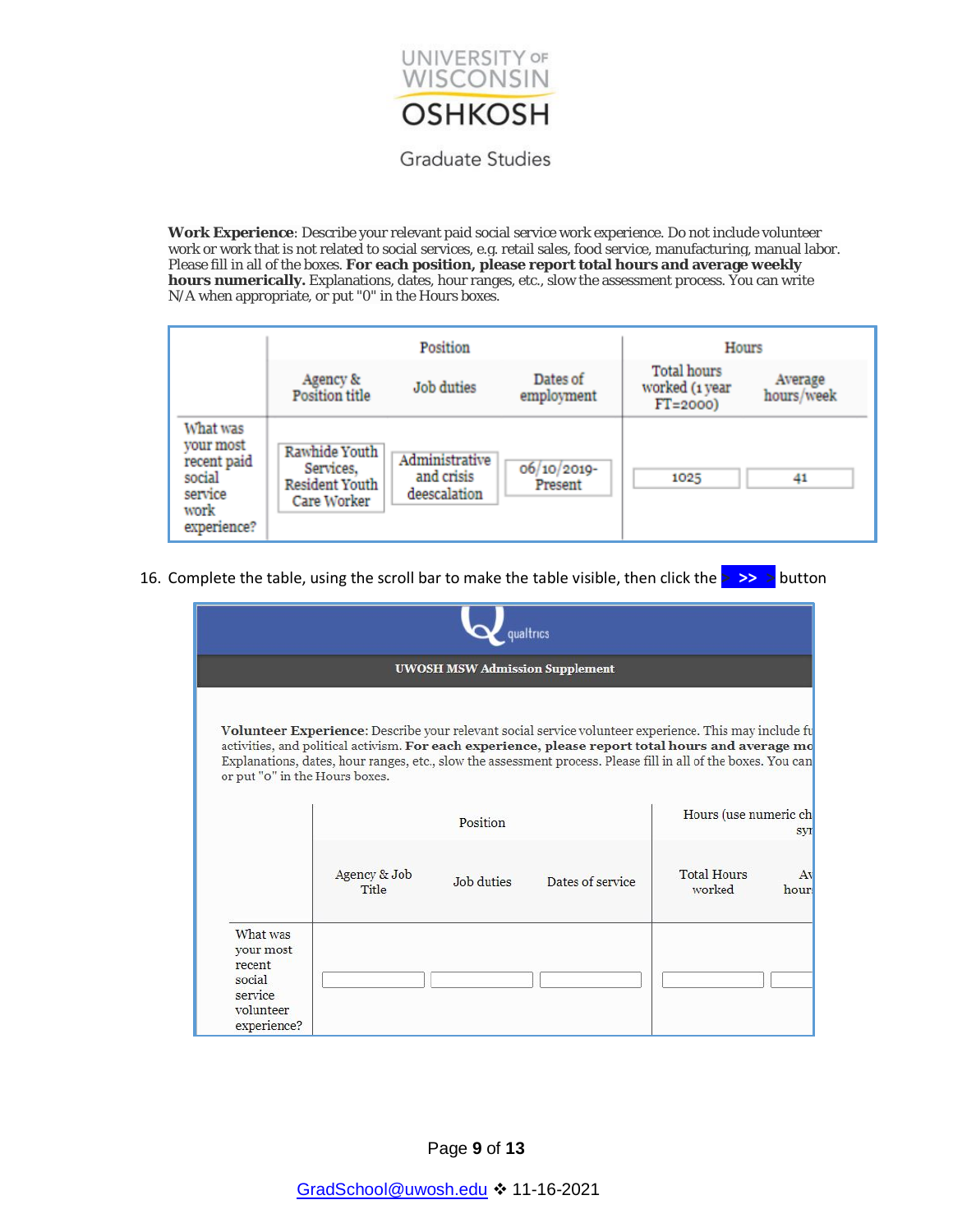

The text above the table says:

**Volunteer Experience**: Describe your relevant social service volunteer experience. This may include fund raising, public awareness activities, and political activism. **For each experience, please report total hours and average monthly hours numerically.** Explanations, dates, hour ranges, etc., slow the assessment process. Please fill in all of the boxes. You can write N/A when appropriate, or put "0" in the Hours boxes.

And the rows in the table say:

- What was your most recent social service volunteer experience?
- Describe other relevant volunteer experience.
- Describe other relevant volunteer experience
- Describe other relevant volunteer experience.
- Describe other relevant volunteer experience.
- 17. Enter your academic reference's information, then click the **> >> >** button

| oualtrics                                                                                                                                                                                                                                                       |  |
|-----------------------------------------------------------------------------------------------------------------------------------------------------------------------------------------------------------------------------------------------------------------|--|
| <b>UWOSH MSW Admission Supplement</b>                                                                                                                                                                                                                           |  |
| Name, address and email contact information for an academic reference. If you have been out of<br>school for more than 8 years and you are not able to locate a valid academic reference please provide<br>reference contact information for a work supervisor. |  |
| 22<br>0%<br>100%                                                                                                                                                                                                                                                |  |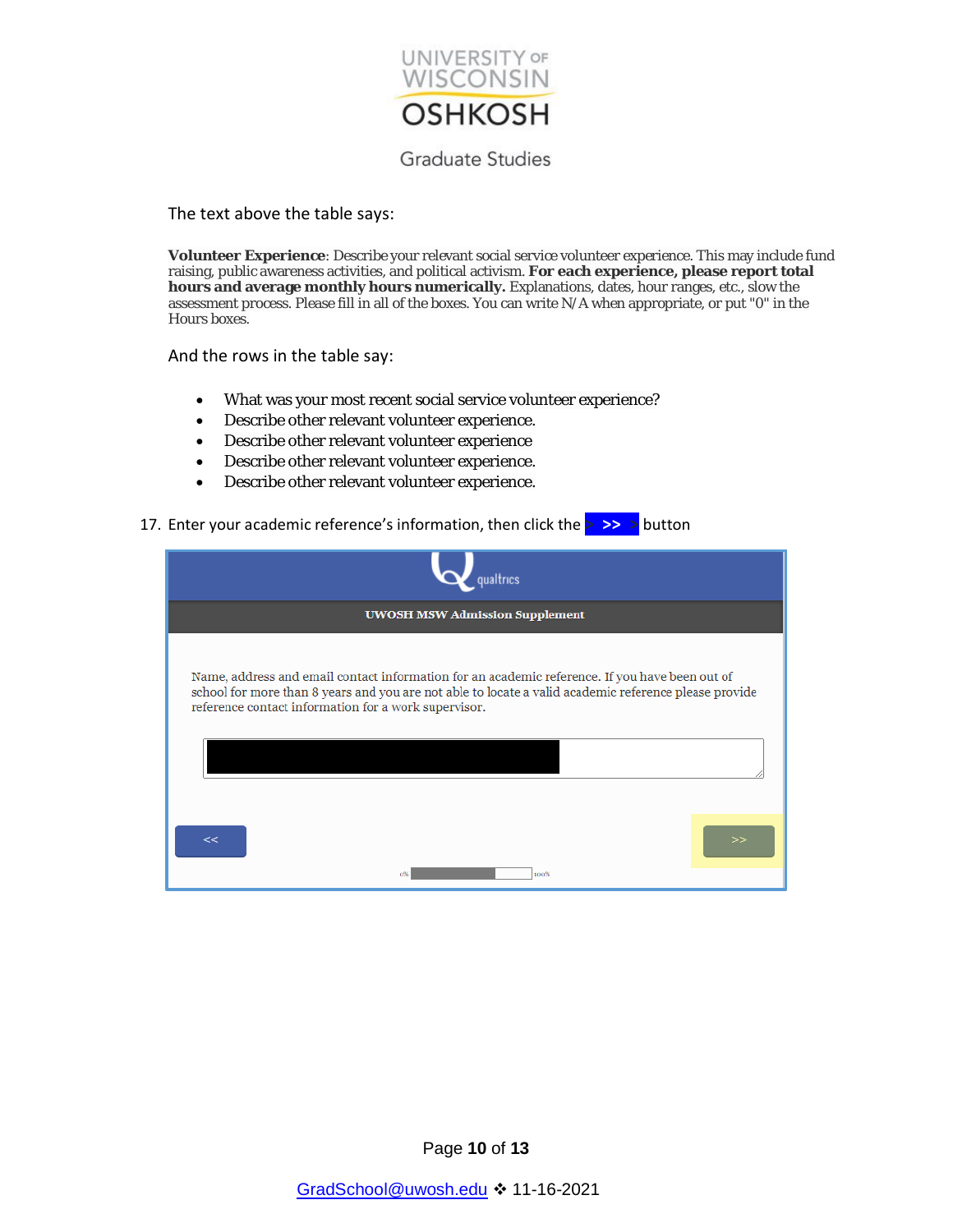

18. Enter your work or volunteer reference's information, then click the **> >> >** button

| qualtrics                                                                      |   |
|--------------------------------------------------------------------------------|---|
| <b>UWOSH MSW Admission Supplement</b>                                          |   |
| Name, address and email contact information for a work or volunteer reference. |   |
| <<<br>100%<br>0%                                                               | > |

19. Enter your professional reference's information, then click the **> >> >** button

| qualtrics                                                                                                             |   |
|-----------------------------------------------------------------------------------------------------------------------|---|
| <b>UWOSH MSW Admission Supplement</b>                                                                                 |   |
| Name, address and email contact information for a professional reference. Please do not include<br>family or friends. |   |
| <<<br>100%<br>0%                                                                                                      | > |

Page **11** of **13**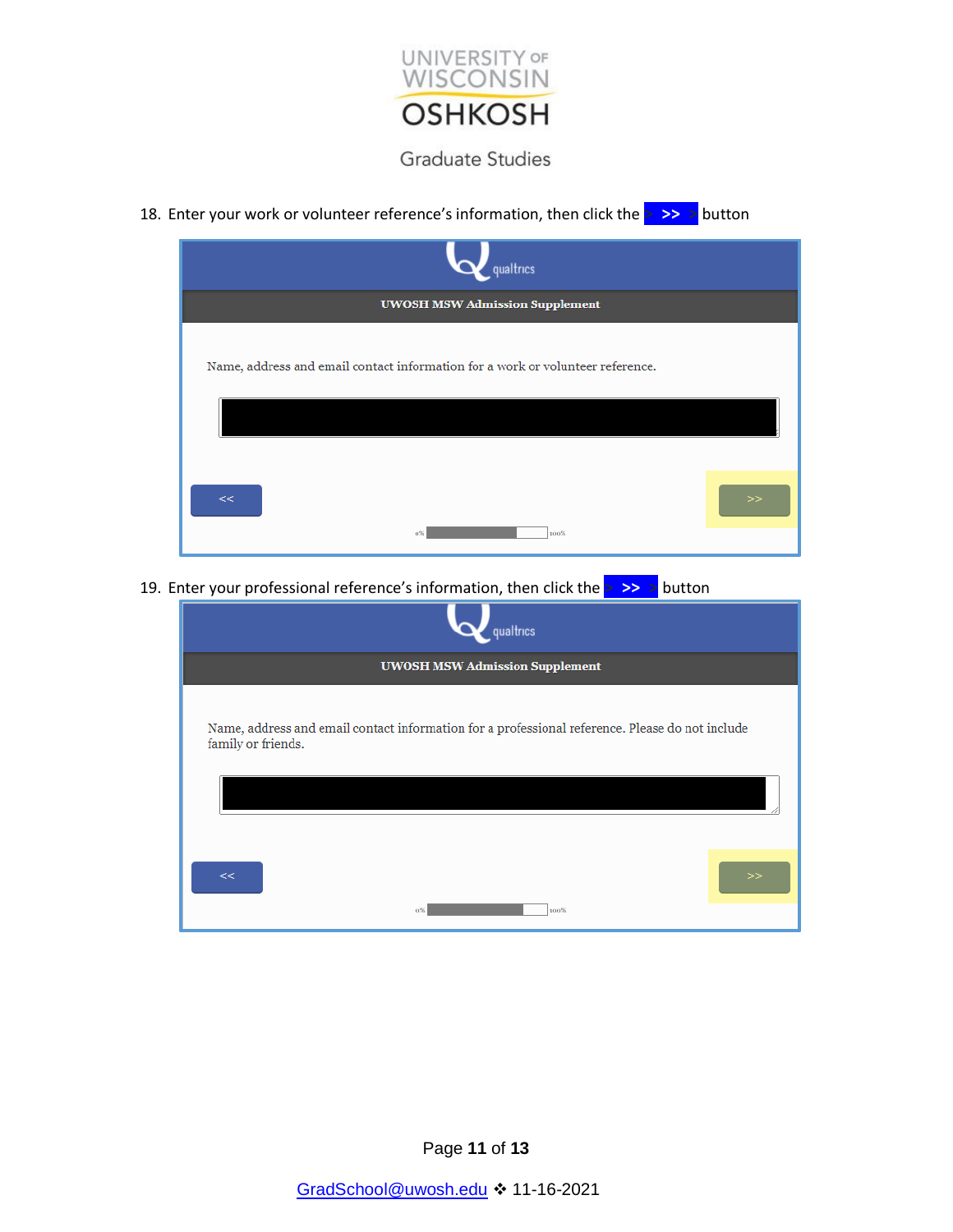

| 20. Click Yes or No, then click the $>$ >> > button |  |  |  |  |
|-----------------------------------------------------|--|--|--|--|
|                                                     |  |  |  |  |



If you click Yes, answer this question, then click the **> >> >** button

| qualtrics                                                             |   |
|-----------------------------------------------------------------------|---|
| <b>UWOSH MSW Admission Supplement</b>                                 |   |
| If yes, please briefly explain the details of your criminal activity. |   |
|                                                                       |   |
| <<                                                                    | > |
| 100%<br>$0\%$                                                         |   |

Page **12** of **13**